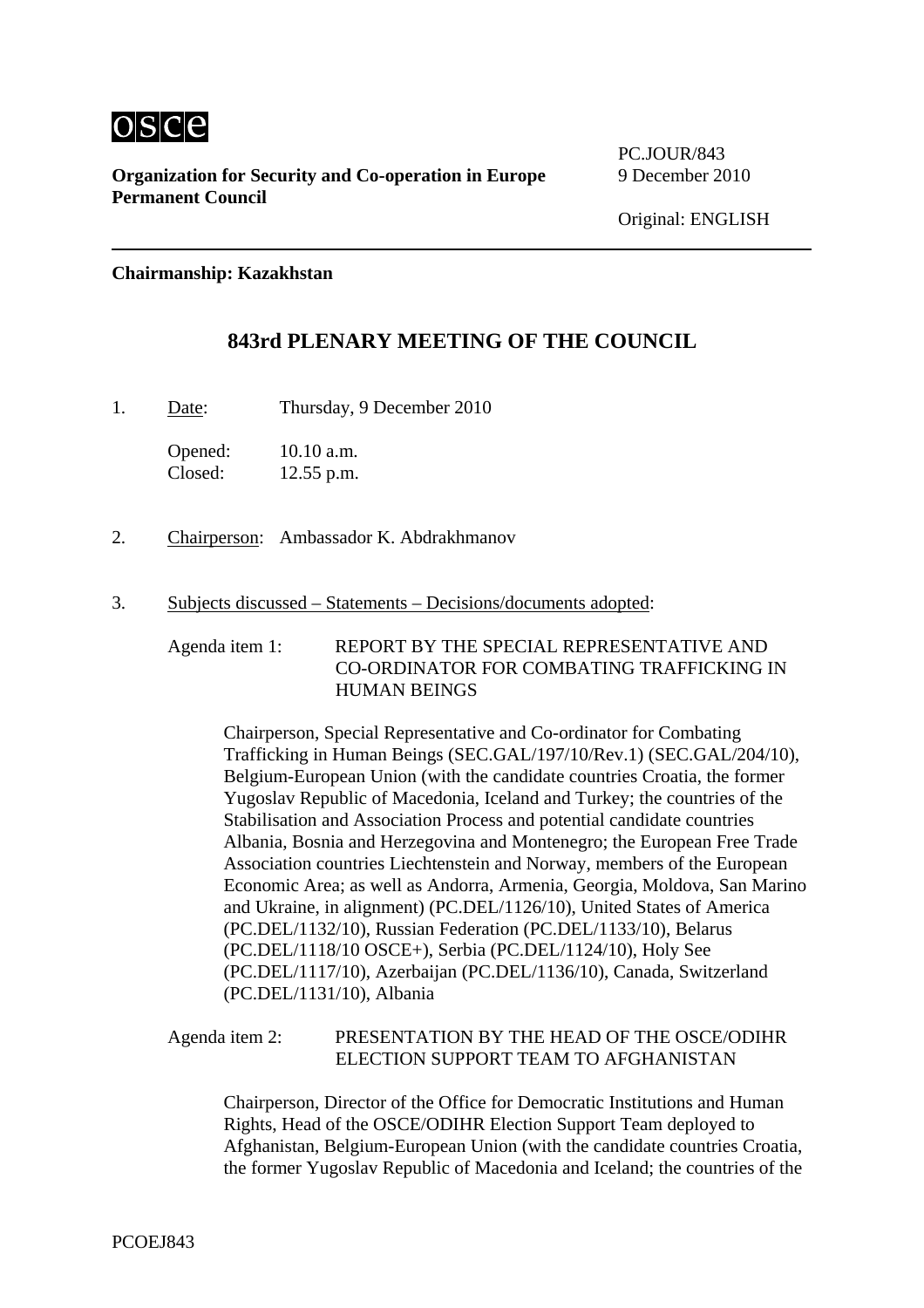Stabilisation and Association Process and potential candidate countries Albania, Bosnia and Herzegovina, Montenegro and Serbia; the European Free Trade Association country Norway, member of the European Economic Area; as well as Armenia, Georgia, Moldova, San Marino and Ukraine, in alignment) (PC.DEL/1127/10), United States of America (PC.DEL/1121/10), Russian Federation (PC.DEL/1134/10), Canada (PC.DEL/1125/10), Turkey, Afghanistan (Partner for Co-operation)

## Agenda item 3: REVIEW OF CURRENT ISSUES

- (a) *OSCE Summit Meeting held in Astana on 1 and 2 December 2010*: Belgium-European Union (with the candidate countries Croatia, the former Yugoslav Republic of Macedonia and Iceland; the countries of the Stabilisation and Association Process and potential candidate countries Albania, Bosnia and Herzegovina, Montenegro and Serbia; the European Free Trade Association countries Liechtenstein and Norway, members of the European Economic Area; as well as Andorra, Armenia, San Marino and Ukraine, in alignment) (PC.DEL/1128/10), Chairperson, Turkey, Russian Federation, United States of America, OSCE Parliamentary Assembly
- (b) *Parliamentary elections in Moldova, held on 28 November 2010*: Belgium-European Union (with the candidate countries Croatia, the former Yugoslav Republic of Macedonia, Iceland and Turkey; the countries of the Stabilisation and Association Process and potential candidate countries Albania, Bosnia and Herzegovina, Montenegro and Serbia; the European Free Trade Association country Norway, member of the European Economic Area; as well as Georgia, San Marino and Ukraine, in alignment) (PC.DEL/1129/10), United States of America (PC.DEL/1123/10), Russian Federation (PC.DEL/1135/10), Moldova (PC.DEL/1119/10)
- (c) *Death penalty in the United States of America*: Belgium-European Union (with the candidate countries Croatia, the former Yugoslav Republic of Macedonia, Iceland and Turkey; the countries of the Stabilisation and Association Process and potential candidate countries Albania, Bosnia and Herzegovina, Montenegro and Serbia; the European Free Trade Association countries Liechtenstein and Norway, members of the European Economic Area; as well as Azerbaijan, Moldova, San Marino and Ukraine, in alignment) (PC.DEL/1130/10), United States of America (PC.DEL/1122/10)

## Agenda item 4: REPORT ON THE ACTIVITIES OF THE CHAIRPERSON-IN-OFFICE

- (a) *Meeting between the Chairperson-in-Office and the Secretary-General of the United Nations on the margins of the OSCE Summit Meeting, held in Astana on 1 and 2 December 2010*: Chairperson
- (b) *Visit of the Special Representative of the OSCE Chairperson-in-Office for Protracted Conflicts, Ambassador B. Nurgaliyev, to Moscow, Tbilisi and Tskhinvali, from 6 to 8 December 2010*: Chairperson